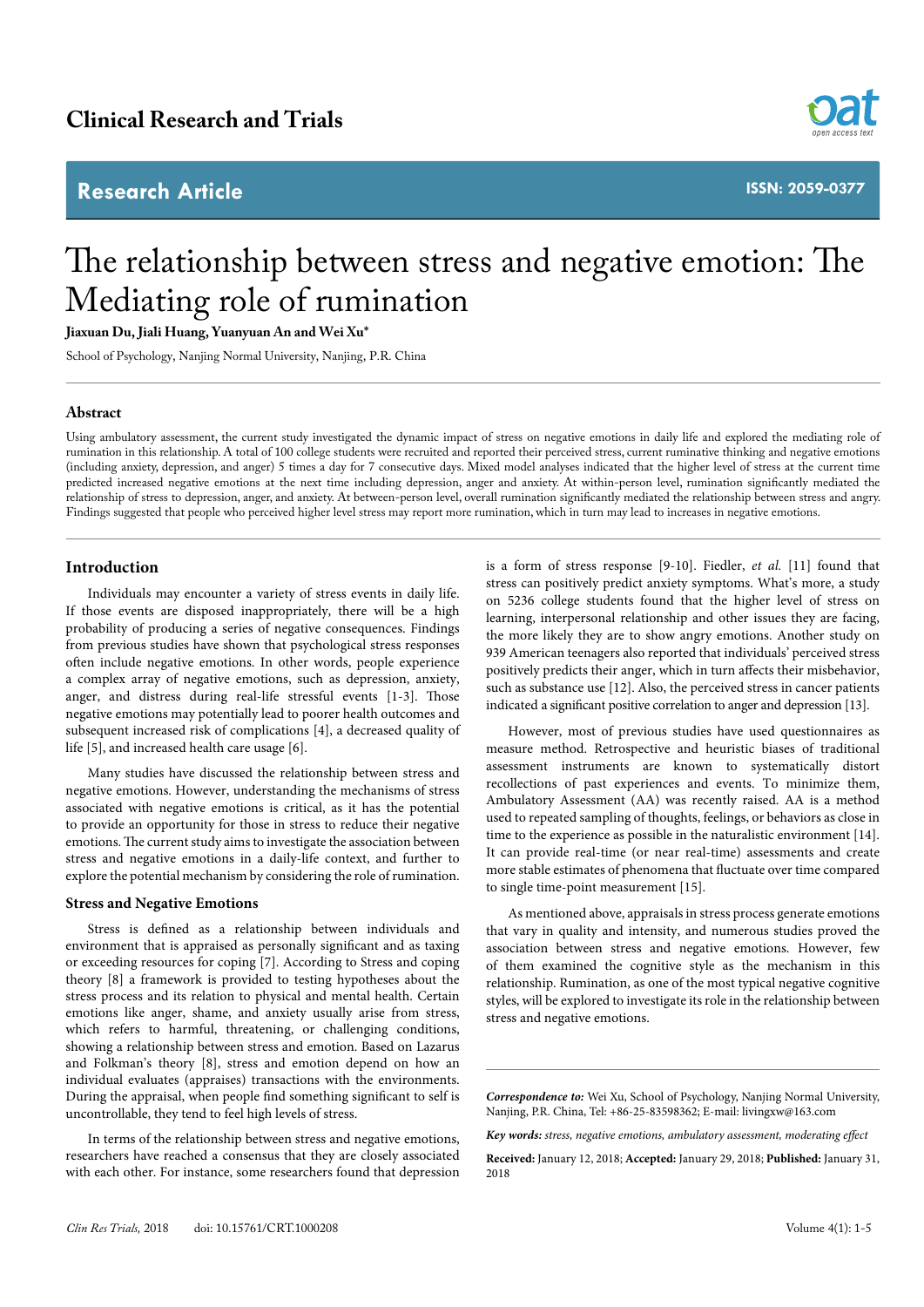#### **Rumination and Negative Emotions**

Rumination has evolved as a construct of growing interest among researchers over the past decades. Fritz [16] defined rumination as the thinking about distressing experiences, the searching for the meaning of negative events and the thinking about what can be done to change the situation in relation to negative events. Rumination has been described as having both state and trait components [17,18]. The current study pays attention to its state component, which means focusing on current feelings and negative thoughts.

As part of Response Styles Theory, rumination is considered as a cognitive style associated with negative, chronic, and persistent thoughts about threats to the self. Within this theory, ruminative thinking is a pattern that individual's attention, thoughts, and behaviors are focused on the negative emotional state [19]. Researchers found when rumination was partly inhibited, the perceived distress may also be decreased [20]. Therefore, rumination is a vital factor that cause negative emotions.

According to Broderick [21], rumination aggravates depression and other negative affective states. Still other studies examining rumination in individuals supported this conclusion and demonstrated rumination to be a risk factor for depression [22-24]. Previous studies also found that rumination increased anger [25,26]and predicted anxiety symptoms [27]. In addition, Muris, *et al.* [28] found the results indicated that rumination was positively linked to both anxiety and depression. Therefore, rumination can be considered as a probable mechanism for the development of negative emotions.

#### **Stress and Rumination**

It is demonstrated by Nolen-Hoeksema, *et al.* [19] that rumination in response to stress is associated concurrently with depressive symptoms. Many researchers believed that information processing impairments contribute to ruminative tendencies [29-31], when individuals encounter of stress, cognitive control impairments may contribute to higher levels of rumination. Another study has similar conclusion that rumination is a common response to stress in adolescence [32]. In an experimental study, Smith and Alloy found that individuals' rumination was reactive to their perceived stress [33].

#### **The Current Study**

Since rumination is a main indicator of negative emotions and can also be predicted by stress, it is probable that rumination acts as a mediator in the relationship between stress and negative emotion. This mediation model will be tested in the current study. Individuals with higher perceived stress may have more rumination and more negative emotions in daily life, and more rumination would predict increased negative emotional responses.

As mentioned above, to eliminate the retrospective and heuristic biases of self-report questionnaires and investigate the dynamic relations between different variables, we adopted AA to gather individuals' data of stress, rumination, and negative emotions. In line with previous research and theory, we predicted that stress and negative emotions would be associated over time. We hypothesized that (1) stress at time *t* predicts subsequent state negative emotions at time *t+1* in daily life, (2) state rumination is positively associated with state negative emotions at time *t*, and (3) rumination is a mediator of the association between the relationship of stress and negative emotions at both within-person and between-person levels.

# **Materials and Methods**

#### **Participants**

All participants were recruited from a Chinese university in this study. Recruitment was conducted through advertising in the university. A total of 100 students completed the study with an average age of 20.64 years (SD=2.79). Forty-five of them (45%) were male. Of these, 86 percent (N=86) were undergraduate students, 14 percent (N=14) were postgraduate students. None of the participants reported any history of mental disorders.

#### **Procedures**

The participants were requested to attend a laboratory session after agreeing to participate in the study, in order to know the study process detailed. The survey was programmed based on a stratified interval scheme. Participants were required to complete a questionnaire, which measured the stress, rumination, and negative emotions (i.e., depression, anger, and anxiety), five times a day (at 9 am, 11 am, 3:00 pm, 5:00 pm and 8:00 pm) lasting one week. The questionnaire that accessed via a web link was sent to the participants' WeChat (a popular Chinese social media and messaging platform) by the researchers at scheduled times every day. The participants were required to complete the questionnaire within one hour after they received the link on the WeChat. The participants who completed the one-week assessment would get 10 RMB.

# **Measures**

#### **Stress**

Stress was assessed by two questions: "Do you feel nervous and stress at the moment?", and "Do you have the feeling that you can't control the important things in your life?". Item was rated on a 7-point Likert scale ranging from 0 ("not at all") to 6 ("very much so"). Higher score indicates higher level of stress. Items assessed one's feeling of stress at that moment. The questionnaire had good internal consistency reliability in the current ample, with a Cronbach's alpha of 0.81.

#### **Rumination**

Rumination was assessed by an item: "I'm recalling all my shortcomings, failures and the things that I did wrong". Item was rated on a 7-point Likert scale ranging from 0 ("not at all") to 6 ("very much so"). Higher score indicates stronger ruminative tendencies. This item indicated the attention focused on one's momentary problems.

#### **Negative Emotions**

Negative emotions were assessed with three items assessing depression, anger, and anxiety respectively (e.g. "Do you feel angry at the moment?"). Items were rated on a 7-point Likert scale ranging from 0 ("not at all") to 6 ("very much so"). Higher scores indicate high level of negative affect. The questionnaire had good internal consistency reliability in the current ample, with a Cronbach's alpha of 0.87.

#### **Data Analysis**

To investigate the relationships among stress, rumination and negative emotions, the HLM 7.0 was used to analyze the data. Given that a traditional Hierarchical Linear Models (HLM)-based approach to test multilevel mediation is prone to confound within-group mediation effects with between-group mediation effects, we followed Zhang, *et al.'s* [34] multilevel mediation approach of "centered within context with reintroduction of the subtracted means," also called CWC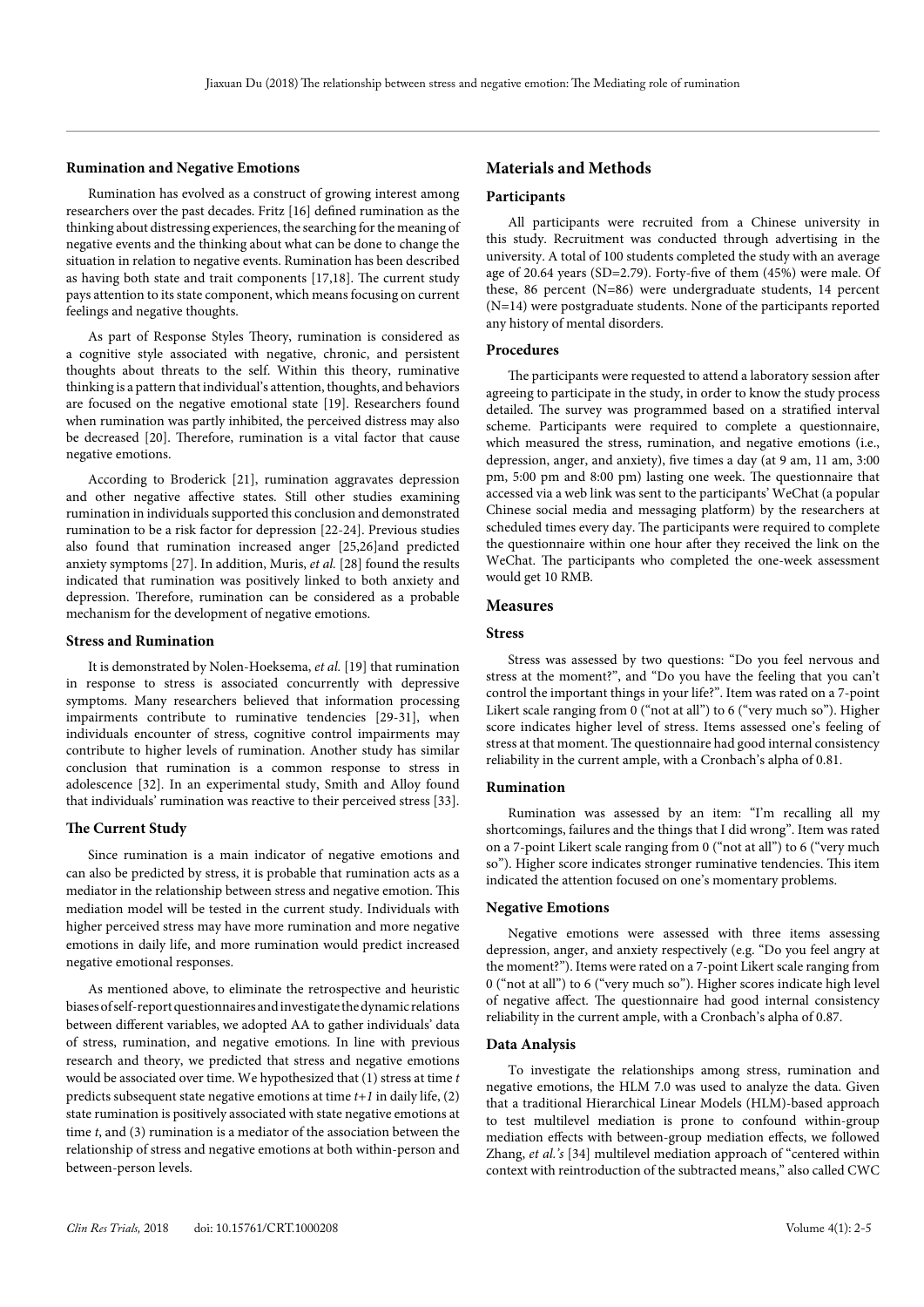(M), to test the mediation hypotheses. All the variables in this study were measured at level 1 (within-person), therefore we analyzed the association between stress, rumination, and negative emotion (i.e., depression, anger, and anxiety) by testing 1-1-1 multilevel model. According to 1-1-1 CWC (M) approach, we test the multilevel model in 3steps. The first step tested the association between stress and negative emotion (e.g., anger score) by group-mean centering the stress (centered at each person's mean to ensure that it featured within-person fluctuations instead of between-person differences) and including the group mean of stress as a control variable in the Level 2 equation.

# **MODEL 1 Level 1:**

NE<sub>-(t+1)i</sub> = 
$$
\pi_{0i} + \pi_{1i}^{\dagger}(\text{STRESS}_{ti}) + e_{ti}
$$
  
\nLevel 2:  
\n
$$
\pi_{0i} = b_{00} + b_{0i}^{\dagger}(\text{STRESS}_{ti}) + u_{0i}
$$
\n(1)

 $\pi_{ij} = b_{10}$  (2)

The testing of predictions of stress for negative emotions (i.e., depression, anger, and anxiety) was divided into two levels. The level 1 was the prediction of  $STRESS_{ti}$  for  $NE_{-(t+1)i}$ .  $STRESS_{ti}$  refers to the momentary stress of a person i at time *t*. NE<sub> $(t+1)$ i refers to the momentary</sub> negative emotion of a person i at time  $t+1$ , which was created on the basis of NE<sub>i</sub> indicating the next time  $(t+1)$  momentary negative emotion of person i. As noted in the model,  $NE$ <sub>(t+1)i</sub> was predicted by the coefficient  $b_{10}$  of the STRESS<sub>ii</sub>. The level 2 was the prediction of STRESS $_{\rm i}$  (the average level of each individual's stress) for negative emotions. The coefficient  $b_{01}$  indicated the level of individual's overall stress predicting negative emotions. The error terms  $e_i$  and  $u_{0i}$  captured the residual variances at Level 1 and Level 2, respectively.

The second step examined the association between stress and rumination by group-mean centering the stress and including the group mean of stress in the equation at level 2.

# **MODEL 2**

**Level 1:**

 $RUMINATION_{(t+1)i} = \pi_{0i} + \pi_{1i}^*(STRESS_{ti}) + e_{ti}$  (3) **Level 2:**

$$
\pi_{0i} = b_{00} + b_{0i}^* (\text{STRESS}_{\cdot i}) + u_{0i} \n\pi_{1i} = b_{10}
$$
\n(4)

The examining of predictions of stress for rumination was also divided into two levels: the predicting of stress at time *t* for rumination at time *t+1* and the predicting of overall stress for rumination.

The third step tested the mediating effect of rumination between stress and negative emotions by group-mean centering the stress and rumination, as well as adding the group means of the stress and rumination in the equation at level 2.

#### **MODEL 3**

Level 1:

\n
$$
NE_{(t+1)i} = \pi_{0i} + \pi_{1i}^*(\text{STRESS}_{ti}) + \pi_{2i}^*(\text{RUMINATION}_{(t+1)i}) + e_{ti} \quad (5)
$$
\nLevel 2:

$$
\pi_{oi} = b_{oo} + b_{oi} (\text{RUMINATION.}) + b_{oi} (\text{STRESS.}) + u_{oi}
$$

$$
\pi_{1i} = b_{10}
$$
  
\n
$$
\pi_2 i = b_{20}
$$
\n(6)

In the model 3, the coefficient  $b_{01}$  indicated the prediction of overall rumination for negative emotions and the coefficient  $b_{02}$  indicated the prediction of overall stress for negative emotions by controlling the prediction of overall rumination for negative emotions. The coefficient  $b_{10}$  represented the predication of stress at time  $t$  for negative emotions at time  $t+1$  and  $b_{20}$  represented the prediction of rumination at time *t+1* for negative emotions at time *t+1*, which investigates the dynamic relationships between stress, rumination and negative emotions.

#### **Results**

There were 100 students participating in the research. Each participantas required to send the feedback five times a day lasting one week. Therefore, there should be 2500 responses in total. As a result, we received 3177 valid feedback (90.77%), which means each participant responded 31.77 times on average.

The results of the analysis (Model 1 and Model 3) are showed in Table 1. As showed in Table 1, we found that at level 1 in model 1, the higher level of stress at the current time predicted increased negative emotions - depression, anger and anxiety - at the next time. At level 2, people who generally had higher level of stress were more possible to experience negative emotions in daily life, all of the depression, anger and anxiety.

The results of Model 2 at level 1 indicated that the higher level of stress at the current time can significantly predict higher level of rumination at the next time ( $b_{10} = 0.032$ , *SE* = 0.016, *p* < 0.05). At level 2, the results showed that people who generally had higher level of stress tended to ruminate in daily life ( $b_{01} = 0.334$ , *SE* = 0.040, *p* < 0.001).

At last, the results of Model 3 showed in Table 1 indicated that rumination significantly mediated the relationship between stress and negative emotions. At level 1, people who had higher level of stress at the current time would experience higher rumination at the next time, and then experience more negative emotions (depression, anger, and anxiety). In other words, rumination mediated the relationship between stress and negative emotions dynamically. At level 2, the results showed that the individuals' overall rumination significantly mediated the relationship between overall stress and negative emotion (anger only) ( $b_{01} = 0.272$ , *SE* = 0.123, *p* < 0.05).

#### **Discussion**

In the current study, we investigate the associations between perceived haze, stress, and negative emotions in the daily life of college students in China. Consistent with previous studies, our findings showed that stress is positively associated with negative emotions [35,36] as well as rumination [37,38].

Additionally, we innovatively explored the predict relationship in a moment by moment view. Within-person model illustrated the dynamic influence that the higher level of stress at the current time predicted increased negative emotions - depression, anger and anxiety - at the next time. Besides, we found that people's momentary thinking of rumination positively predicted their experiences of next point negative emotions. More importantly, we found that rumination significantly mediated the relationship between stress and negative emotions in the two-time-point dynamic process. That is, the higher level of stress experienced, the higher level of rumination, which in turn predicted higher degree of negative emotions experienced. This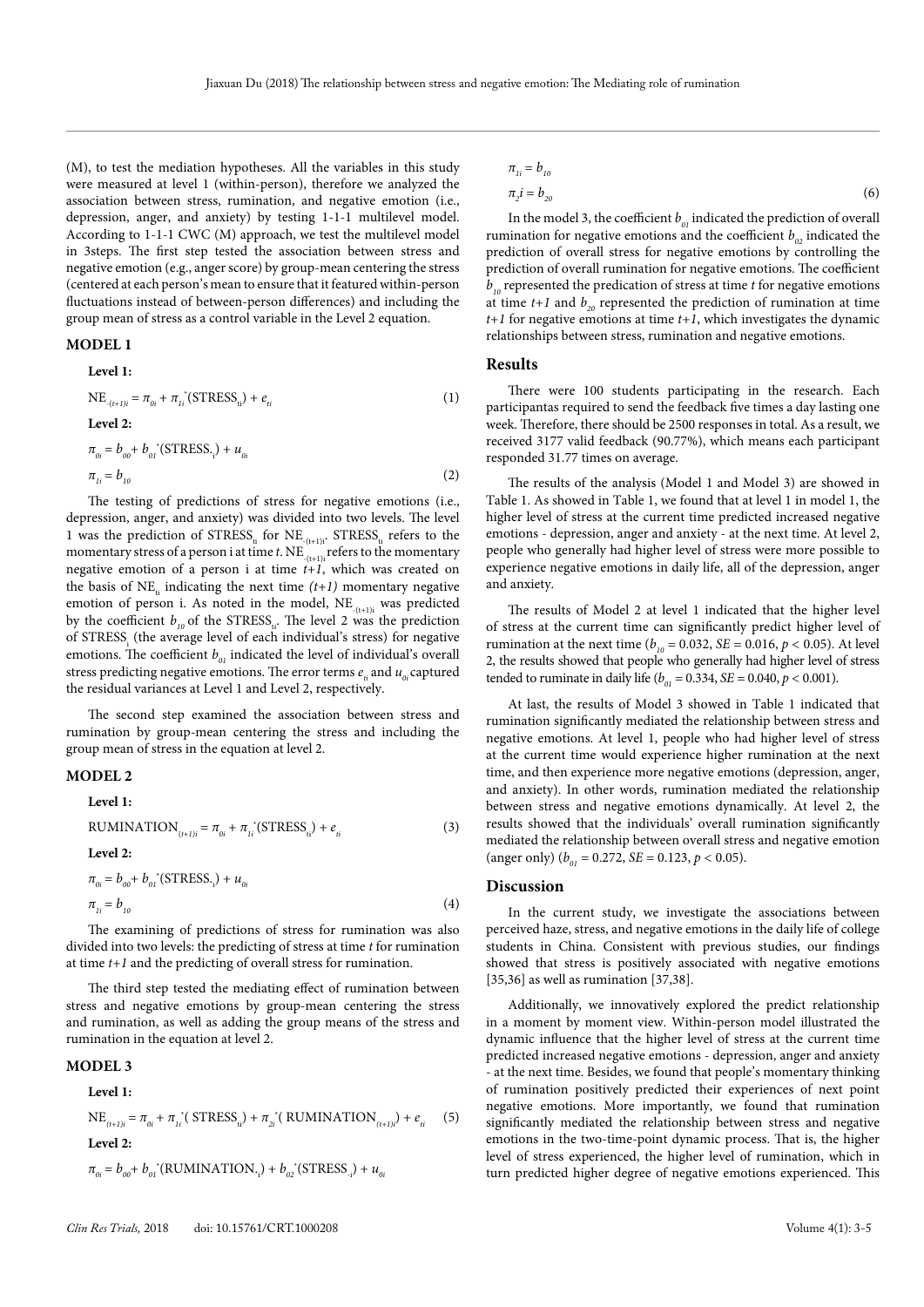| <b>Negative</b><br><b>Emotions</b> | Level   | <b>Model 1 (Stress)</b><br><b>Stress</b> |       |                  | <b>Model 3 (Stress and Rumination)</b> |       |       |            |       |       |
|------------------------------------|---------|------------------------------------------|-------|------------------|----------------------------------------|-------|-------|------------|-------|-------|
|                                    |         |                                          |       |                  | <b>Stress</b>                          |       |       | Rumination |       |       |
|                                    |         | B                                        | SE    | $\boldsymbol{n}$ | B                                      | SE    | D     | B          | SE    |       |
| Depression                         | level 1 | 0.074                                    | 0.015 | 0.000            | 0.065                                  | 0.011 | 0.000 | 0.295      | 0.041 | 0.000 |
|                                    | level 2 | 0.237                                    | 0.047 | 0.000            | 0.168                                  | 0.051 | 0.001 | 0.206      | 0.125 | 0.130 |
| Anger                              | level 1 | 0.046                                    | 0.012 | 0.000            | 0.039                                  | 0.011 | 0.000 | 0.205      | 0.036 | 0.000 |
|                                    | level 2 | 0.201                                    | 0.042 | 0.000            | 0.111                                  | 0.045 | 0.016 | 0.272      | 0.123 | 0.030 |
| Anxiety                            | level 1 | 0.074                                    | 0.015 | 0.000            | 0.090                                  | 0.016 | 0.000 | 0.267      | 0.036 | 0.000 |
|                                    | level 2 | 0.237                                    | 0.047 | 0.000            | 0.337                                  | 0.061 | 0.000 | $-0.119$   | 0.137 | 0.390 |

Table 1. CWC(M) analysis for negative emotions, predicted by stress (Model 1) and stress and rumination (Model 3) at between-person level (level 1) and within-person level (level 2). CWC(M): centered within context with reintroduction of the subtracted means; SE: standard error.

pattern of finding may reflect an adoption of the emotion-focused strategy (refers to the thoughts and actions people use to manage distress) to cope with the stress [39]. Most previous studies considered the stress coping at a between-person level, while the current study profoundly revealed the dynamic regulations about how rumination covaries with stress and negative emotions at a within-person, which can improve and contribute to Lazarus and Folkman's [8] theory from a more specific context with high ecological validity.

Moreover, the between-person level analyses revealed that the moderating effect of overall rumination in the relationship between overall stress and anger was significant. One explanation for the mediating effect is that people predisposed toward rumination allocate more attention to provocations, and thus, cause greater anger. Additionally, rumination maintains physiological activation (e.g., cardiovascular recovery) and emotional arousal [40] in response to stressors. These may be the reason why rumination can increase and maintain anger. There is another possibility, as the network models Miller, Pedersen, Earleywine, and Pollock [40] suggested, repetitive provocations maintain the anger-related activation networks over time, and then the angry maintained.

However, the mediating effect of overall rumination in the relationship between overall stress and depression and anxiety is not significant. The reason of the non-significant results may be that the predictive relationship between stress and anxiety and depression is already strong. Additionally, the repeated reflection on negative experiences may also lead to some positive understanding which may cause decreases in anxiety and depression. Finally, the participants are healthy college students, and they may have relatively low level of depression and anxiety.

The findings had significant implications for theories that attempted to explain the relationship between stress and negative emotion via rumination. First, this study was the first to used AA to investigate the relationship between stress at one time point and negative emotion at the next time point via rumination. Second, the current findings, which derived from more naturalistic and repeated measurements, provided complementary and persuasive evidence to the existing research. Finally, the current findings can also be effectively applied to mental health awareness programs in daily life contexts, to help high level stress people reduce negative emotions and maintain psychological health.

This study has some limitations that can be addressed in future research. First, the generalization of study should be cautious since our sample comprised only healthy college students in China. Second, this study has only examined the role of rumination as one potential mediator of the association between stress and negative emotions, the mechanisms underlying this association may be complicated. Future research should consider a number of other potential mediators of the above-mentioned association.

In conclusion, this study used ambulatory assessment to investigate one's level of rumination was one driver behind the relationship between perceived stress and experience of negative emotions in daily life. These results might help future research to explore whether these programs help people notice and stop rumination before it exacerbates negative moods.

# **Acknowledgement**

This research was supported by the the 13th Five-Year Plan of Educational Science in Jiangsu Province (project no. C-c/2016/01/13), the Project of Philosophy and Social Science Research in Colleges and Universities in Jiangsu Province (project no. 2017SJB0218), and the Natural Science Foundation of Jiangsu Province of China (project no. BK20171036).

#### **References**

- 1. Folkman S (1997) Positive psychological states and coping with severe stress. *Social science & medicine* 45: 1207-1221.
- 2. Folkman S1 (2008) The case for positive emotions in the stress process. *Anxiety Stress Coping* 21: 3-14. [\[Crossref\]](http://www.ncbi.nlm.nih.gov/pubmed/18027121)
- 3. Lazarus RS, Folkman S (1984) Coping and adaptation. The handbook of behavioral medicine pp. 282-325.
- 4. Egede LE, Zheng D, Simpson K (2002) Comorbid depression is associated with increased health care use and expenditures in individuals with diabetes. *Diabetes care* 25: 464-470.
- 5. Grigsby AB, Anderson RJ, Freedland KE, Clouse RE, Lustman PJ (2002) Prevalence of anxiety in adults with diabetes: a systematic review. *Journal of psychosomatic research* 53: 1053-1060.
- 6. Lave JR, Frank RG, Schulberg HC, Kamlet MS (1998) Cost-effectiveness of treatments for major depression in primary care practice. *Archives of General Psychiatry* 55: 645-651.
- 7. Lazaru RS (1966) Psychological stress and the coping process. APA Psyc NET, New York, McGraw-Hill.
- 8. Lazarus RS, Folkman S (1984) Coping and adaptation. The handbook of behavioral medicine pp. 282-325.
- 9. Kiecolt-Glaser JK, McGuire L, Robles TF, Glaser R (2002) Emotions, morbidity, and mortality: new perspectives from psychoneuroimmunology. *Annual review of psychology* 53: 83-107.
- 10. Sternberg EM, Chrousos GP, Wilder RL, Gold PW (1992) The stress response and the regulation of inflammatory disease. *Annals of Internal Medicine* 117: 854-866.
- 11. Fiedler N, Laumbach R, Kelly-McNeil K, Lioy P, Fan ZH, et al. (2005) Health effects of a mixture of indoor air volatile organics, their ozone oxidation products, and stress. *Environmental health perspectives* 113: 1542.
- 12. Aseltine RH, Gore S, Gordon J (2000) Life stress, anger and anxiety, and delinquency: An empirical test of general strain theory. *Journal of Health and Social Behavior* pp. 256-275.
- 13. Lee PS, Sohn JN, Lee YM, Park EY, Park JS (2005) A correlational study among perceived stress, anger expression, and depression in cancer patients. *Journal of Korean Academy of Nursing* 35: 195-205.
- 14. Shiffman S1, Stone AA, Hufford MR (2008) Ecological momentary assessment. *Annu Rev Clin Psychol* 4: 1-32. [\[Crossref\]](http://www.ncbi.nlm.nih.gov/pubmed/18509902)